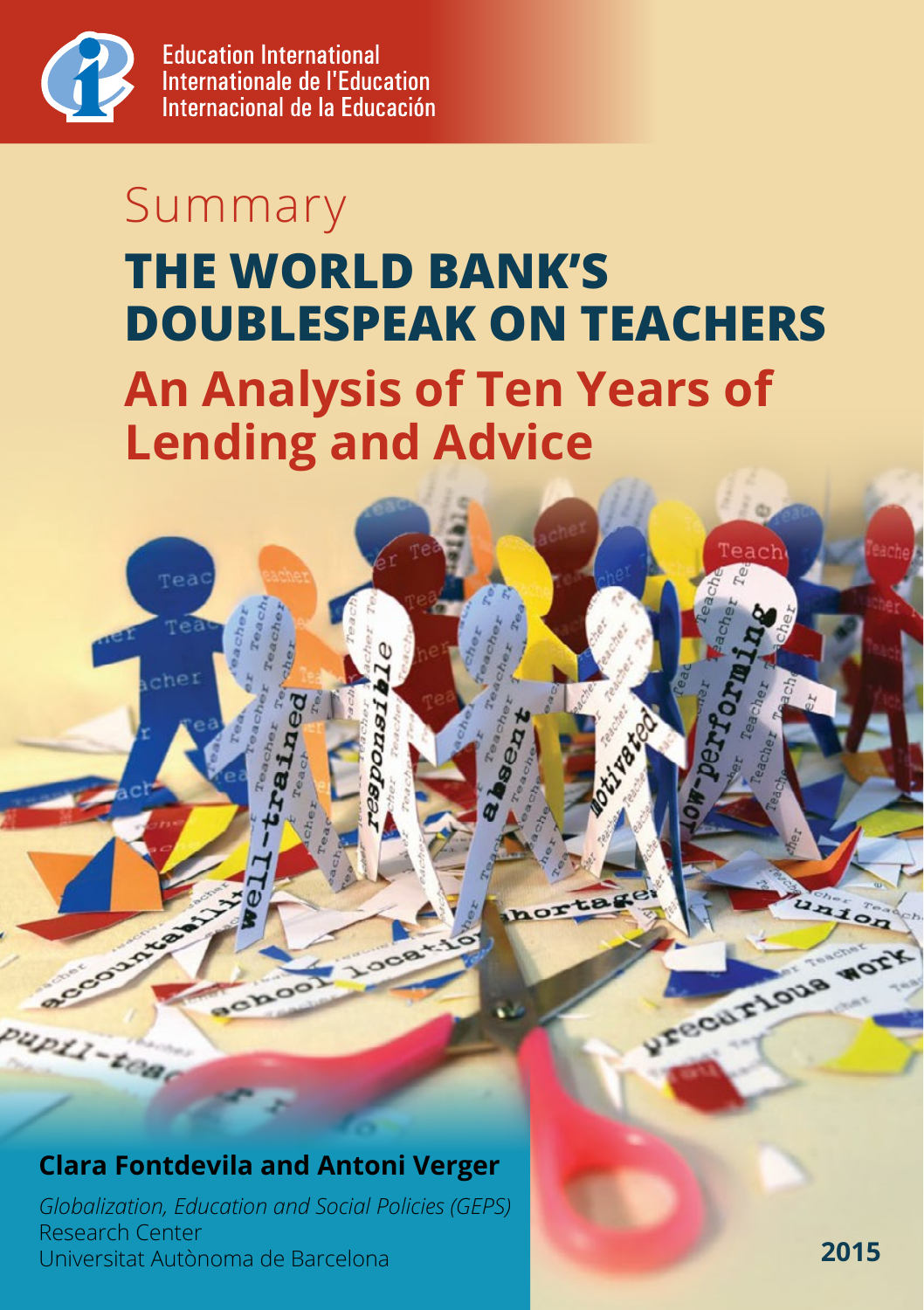For the full report in English, please click <u>here</u> or visit: <http://www.educationincrisis.net/resources/ei-publications>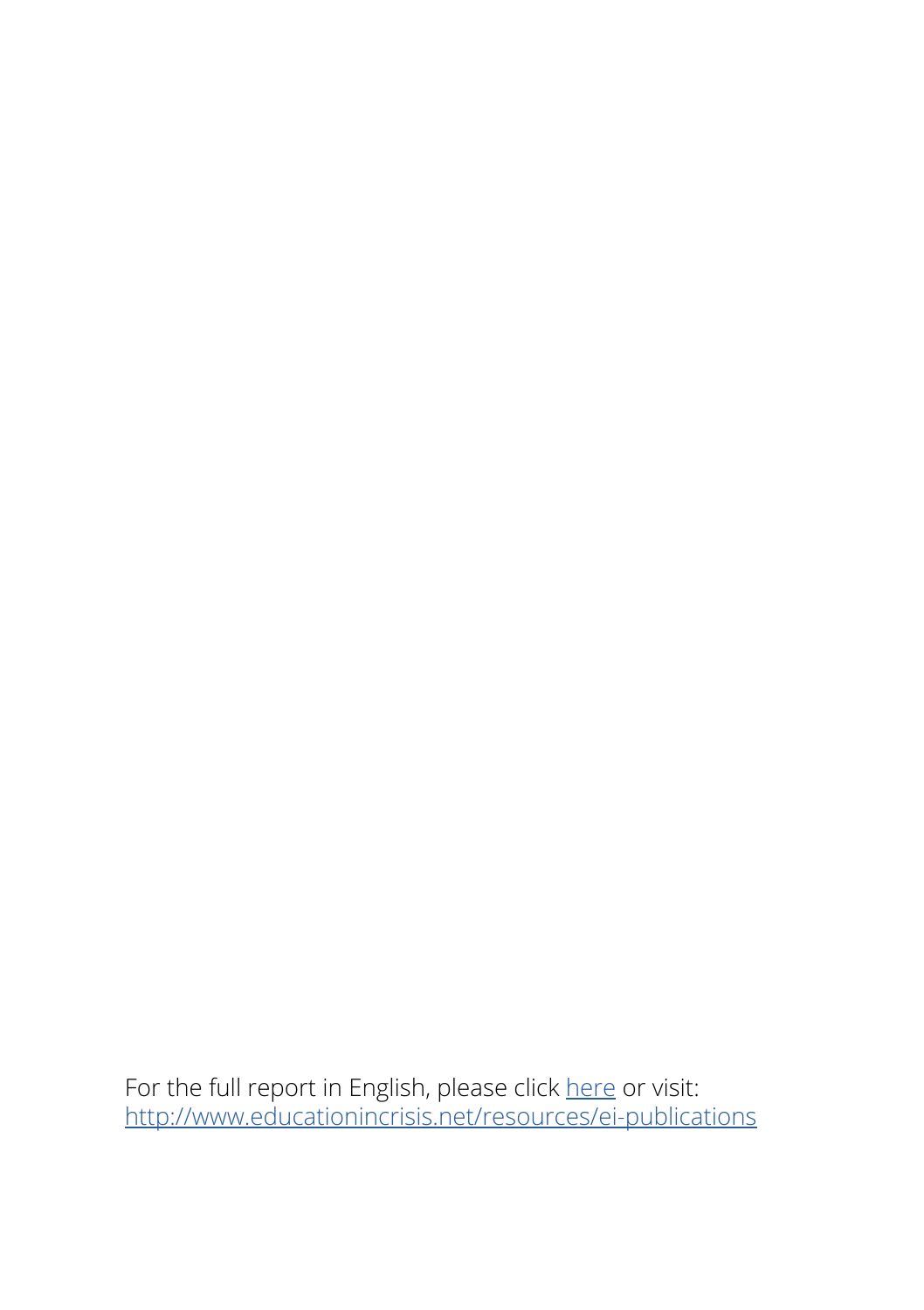### **THE WORLD BANK'S DOUBLESPEAK ON TEACHERS**

## **An Analysis of Ten Years of Lending and Advice**

Clara Fontdevila and Antoni Verger

During the last few decades, the World Bank has become a central actor in shaping the global education policy agenda and is increasingly involved in education to the point of becoming the largest supplier of external funding to the sector. Its growing capacity to shape policy goes far beyond its lending activity and involves a significant "ideational" power also influencing educational issues such learning outcomes, education quality and teacher related issues. World Bank policy preferences can be analyzed through both its publications and interventions on the ground.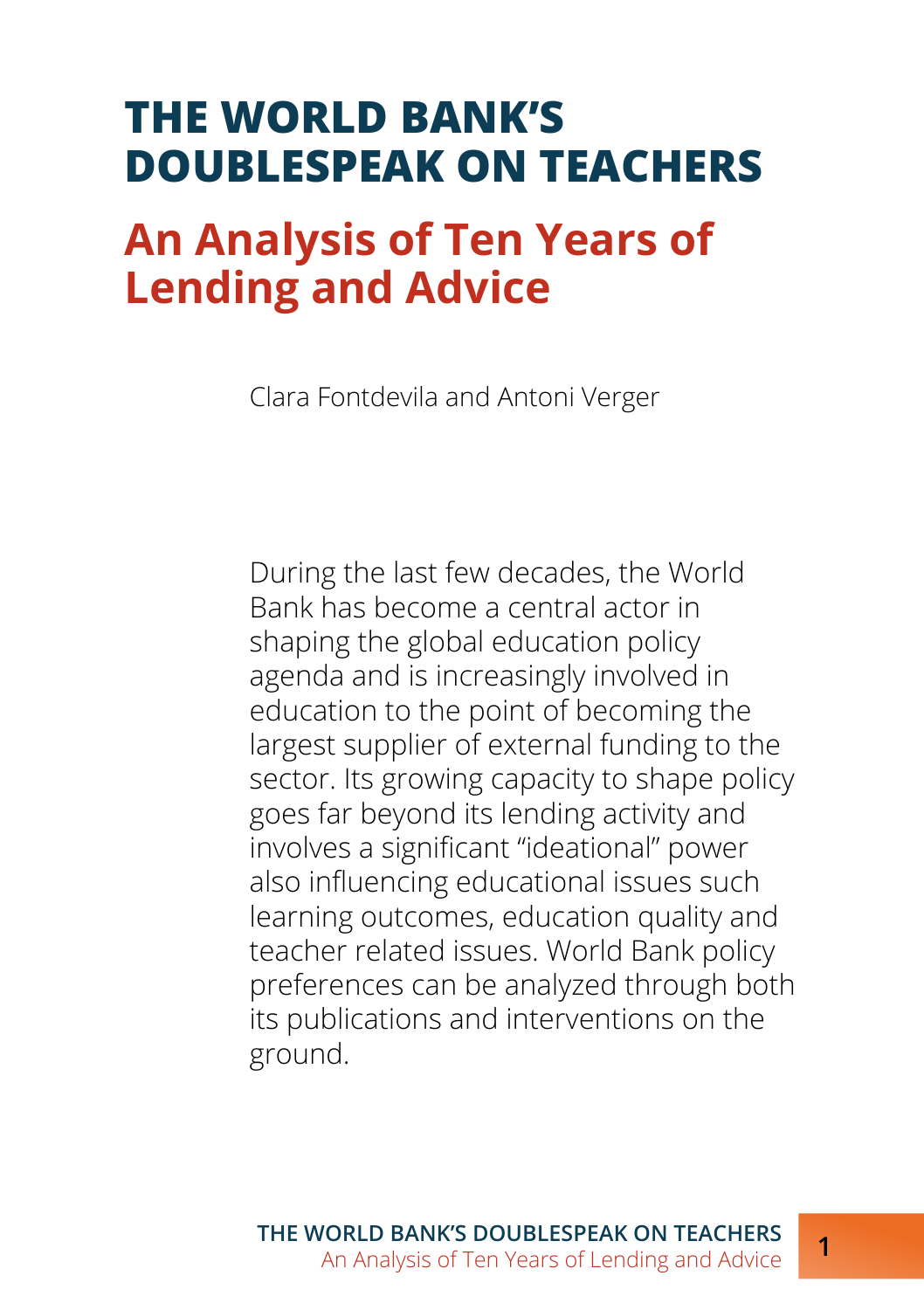#### **Research questions and methodology**

This study was organized to explore the following questions in relation to World Bank policies and teachers:

- *• How are teachers conceived and portrayed in both the World Bank's knowledge products and in the lending projects financed by this organisation?*
- *• Which are the teacher policies most commonly recommended and prescribed in both the World Bank publications (or knowledge products) and operations?*
- *• How are teachers' unions characterised in the World Bank's knowledge products, and their lending projects?*

To achieve these objectives, the present study has employed a **content analysis methodology**. It is understood as a set of techniques intended to collect information, produce indicators, and organise information through a systematic classification process of identifying, coding and counting themes, enabling the inference of characteristics and meaning from a large corpus of written texts and/or to test previously established hypotheses (cf. Bardin, 1996<sup>1</sup> and Neuendorf, 2002<sup>2</sup>). Taking into account the distinction between policy and practice, which is central in the objectives of this research, two main types of documents have been selected for analysis: (i) **knowledge products**, published by the World Bank, including policy briefs, technical reports, research papers, sector strategies and books; and (ii) **lending projects** of the World Bank, including project appraisal documents for specific investment loans, adaptable programme loans and credits, sector development policy loans and credits, additional grants, and emergency recovery loans.

<sup>1</sup> Bardin, L. (1996). *El análisis de contenido*. Madrid: Ediciones Akal.

<sup>2</sup> Neuendorf, K. (2002). *The content analysis guidebook*. London: Sage.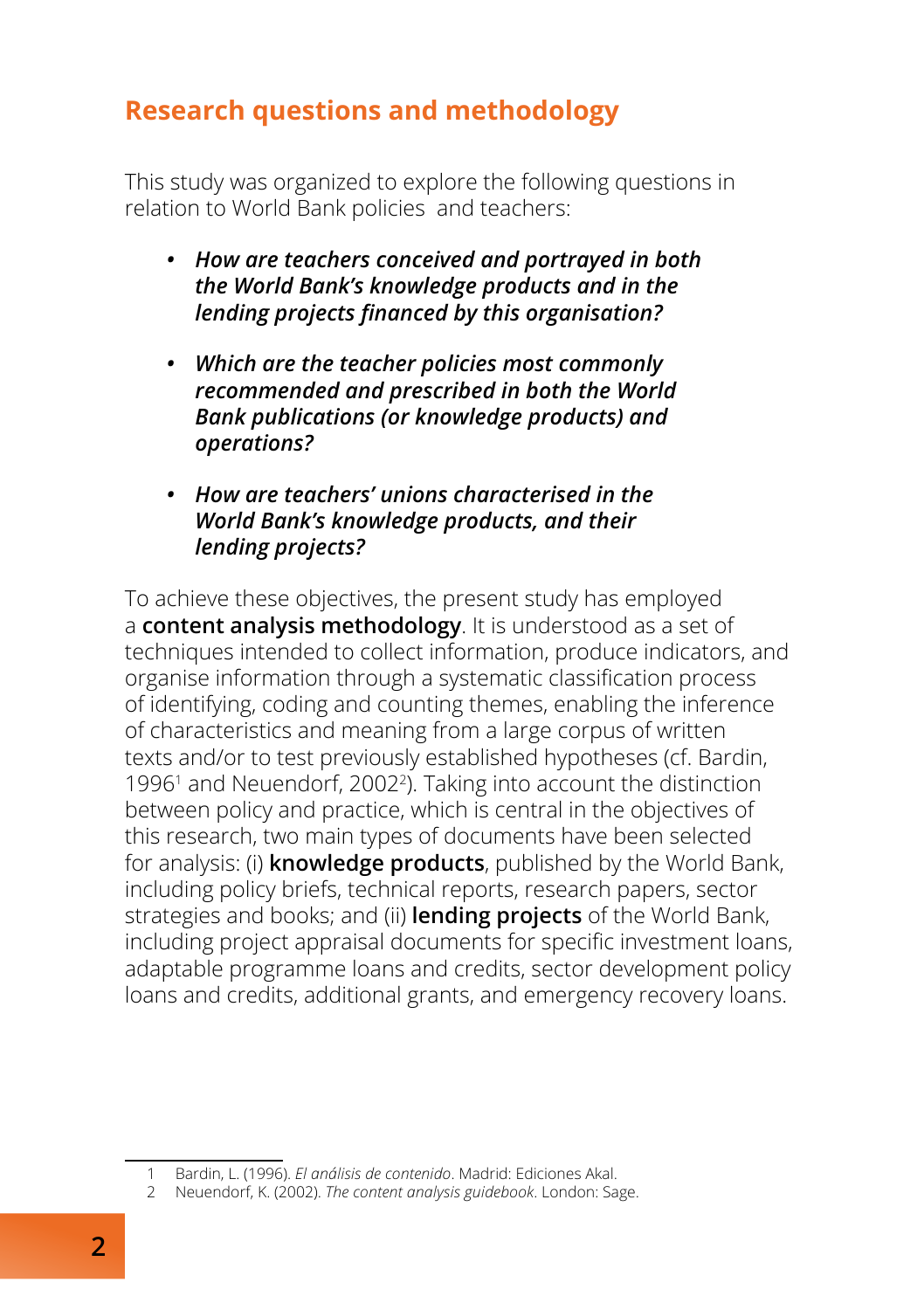The selection of the documents has been based on the following criteria:

- Date: references between 2005 and 2014.
- Education level: primary and secondary education.
- Knowledge products: presence of the term 'teacher(s)' in the title or clear focus on teachers. Moreover, considering their particularly influential or "ground breaking" nature, three additional documents have also been included in the corpus: the World Bank Education Strategy 2020, the Systems Approach for Better Education Results (SABER)-Teachers Framework documents, and the book, *Making Schools Work: New Evidence on Accountability Reforms*. In the full publication, these documents are taken separately and presented in independent boxes, although they are also included in the corpus of knowledge products collected for the general analysis.
- Lending projects: projects included one of the teacher-related categories according to the categorisation provided by the World Bank Education Projects Database.

A total of **48 knowledge documents** and **133 lending projects' documents** have been identified according to these criteria. Each document has been examined on the basis of a previously set list of categories that has enabled the identification of teacher-related problems and their attributed causes, recommended or prescribed policies, and inclination toward teachers' unions.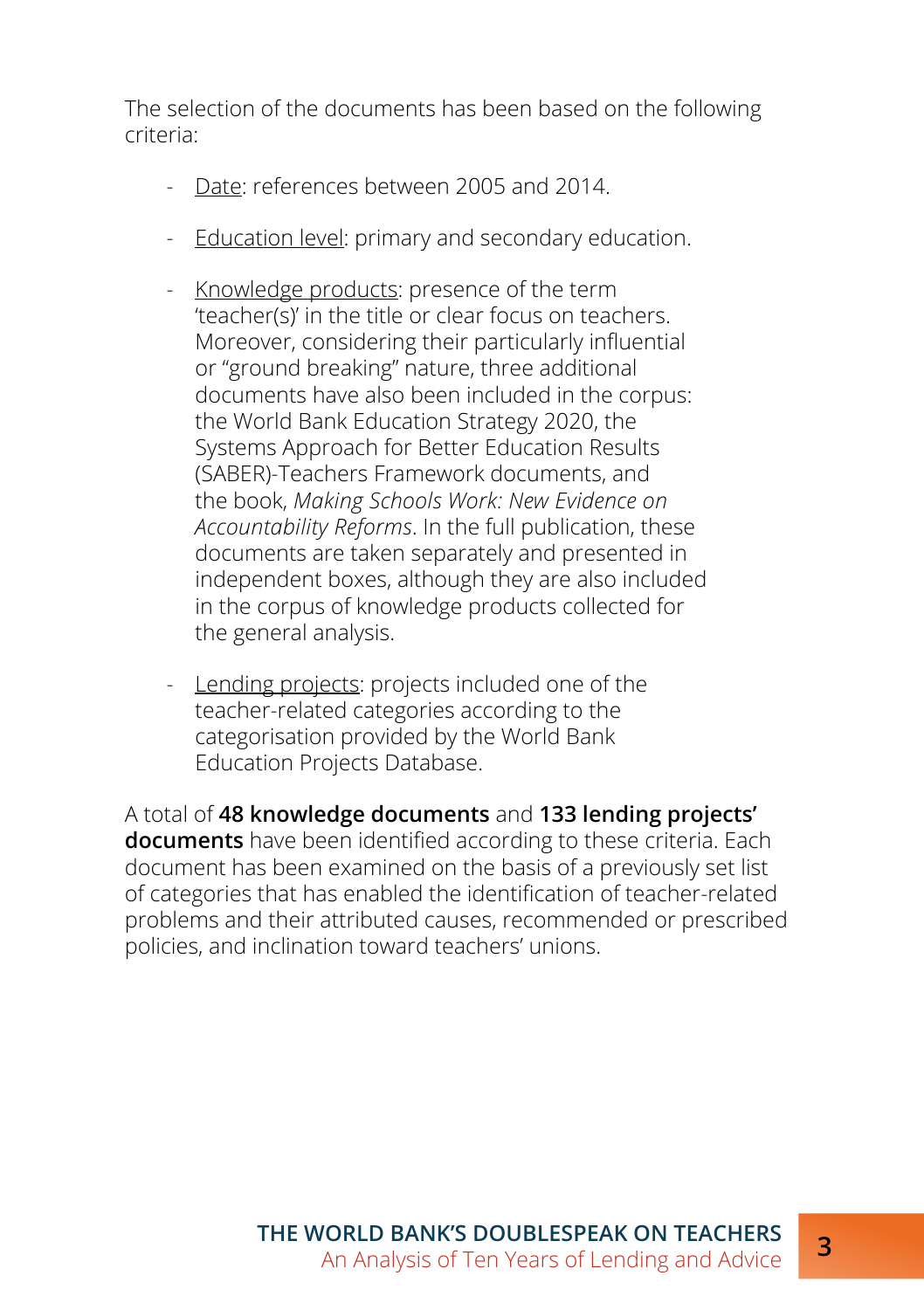#### **Key findings related to knowledge products**

- *•* The World Bank considers teachers as a very important piece in the quality education puzzle and, at the same time, says there is significant room for improvement. In the articles, reports, and other publications produced by the World Bank since 2005, teachers are depicted as a puzzling and problematic entity in educational settings.
- *•* World Bank literature frequently portrays **teachers as part of the problem** concerning quality education that many countries face. According to the Bank, teachers are key determiners of student learning, but the reviewed documents tend to emphasise how limited the contribution of teachers is to education quality and learning. Thus, the idea that teachers account for an important part of the low levels of learning is a pervasive one.
- In knowledge products<sup>3</sup>, **limitations of teacher training receive some degree of attention**, but to a lesser extent than accountability related explanations.
- *•* This poor contribution is frequently portrayed as **a deliberate**  lack of effort, as suggested by continuous references to the intentional loss of instruction time, inactivity when in the classroom, and high absence rates. **75% of the World Bank's knowledge products refer to teacher absenteeism and 66% of these products fail to consider the impact of "extenuating circumstances"**, including illness- related issues, school location or second jobs.
- *•* The preferred explanation for teachers' under-performance is the **lack of accountability structures**. Four out of ten documents reviewed allude to the harmful effects of a **lack of performance-based incentives and uniform labour conditions** for teachers.

<sup>3</sup> If not stated otherwise, knowledge products do not contain SABER-Teachers country cases.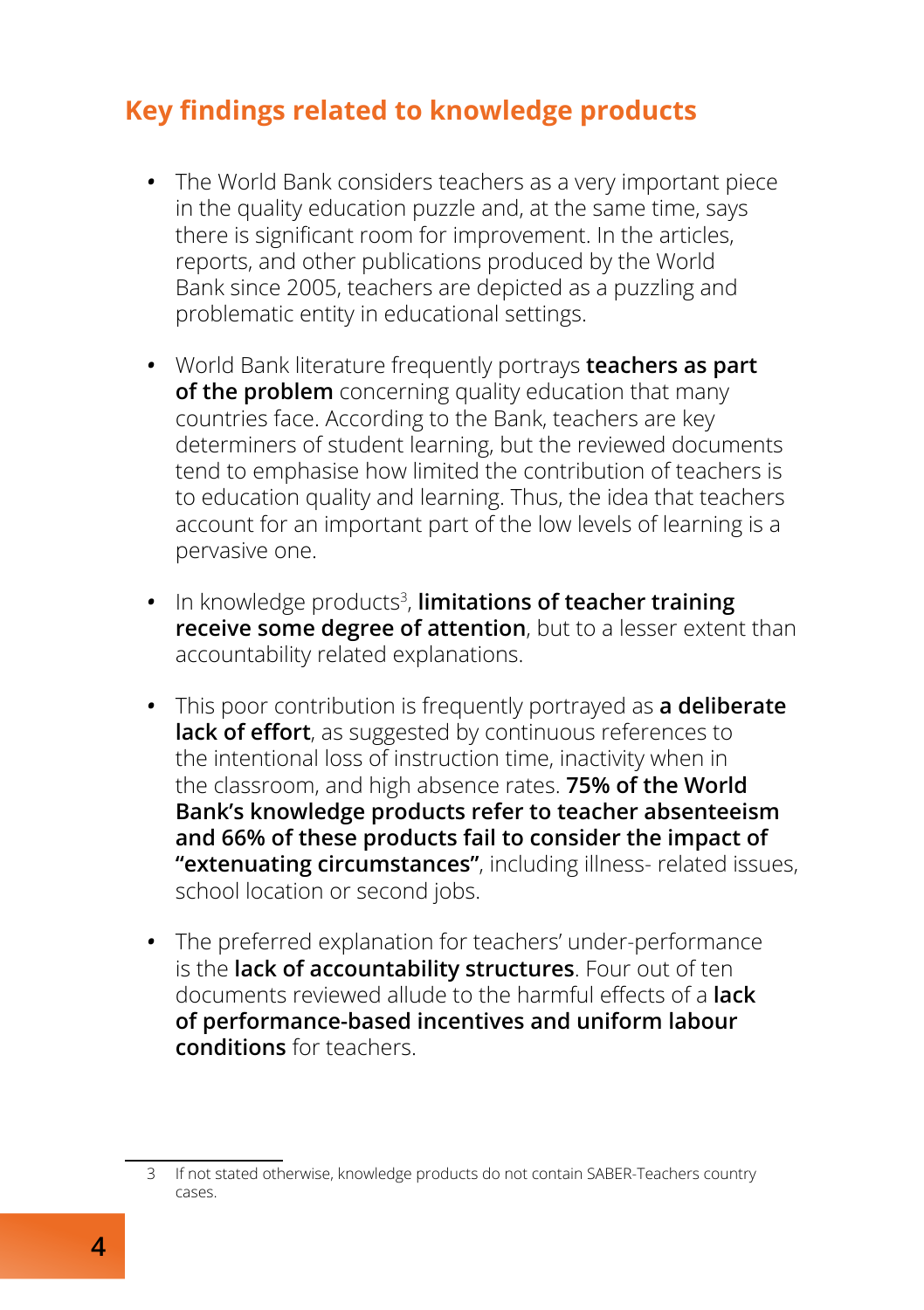*•* **Teachers' unions/organisations receive only limited attention** in the World Bank publications. They are mentioned in half of the documents, but are usually treated as a secondary actor. When discussed in some detail, teachers' unions are **portrayed as obstacles to education reform processes and, consequently, as opposed to the public interest**. In nine documents, unions are overtly regarded as contributing to "rigid" labour regulation that prevents improvement in the quality of the system, or leads to a higher per student cost.

#### **Key findings related to lending projects**

- *•* The World Bank's lending projects devote **a great deal of attention to the limitations of teacher training schemes in place**. Limitations affecting teachers' training are mentioned in 52.9 percent of the projects. These include the inadequate content of teacher education, the scarcity of opportunities for professional development, and poorly equipped institutions. The presence of underqualified teachers in the profession also receives attention, jointly with the use of inadequate or obsolete pedagogical practices, referred to respectively in 27.7% and 29.4% of the lending documents. Consequently, in lending projects, issues related to professional development and preparation are considered the most urgent to address.
- *•* **Limited instruction time** also emerges as a central issue, mentioned in 41.2 percent of the lending projects. However, and in contrast to knowledge products, this is frequently portrayed **as the result of elements beyond teachers' control**, such as multiple shift schemes, involuntary absences or other factors dissociated from teachers' effort or misbehavior.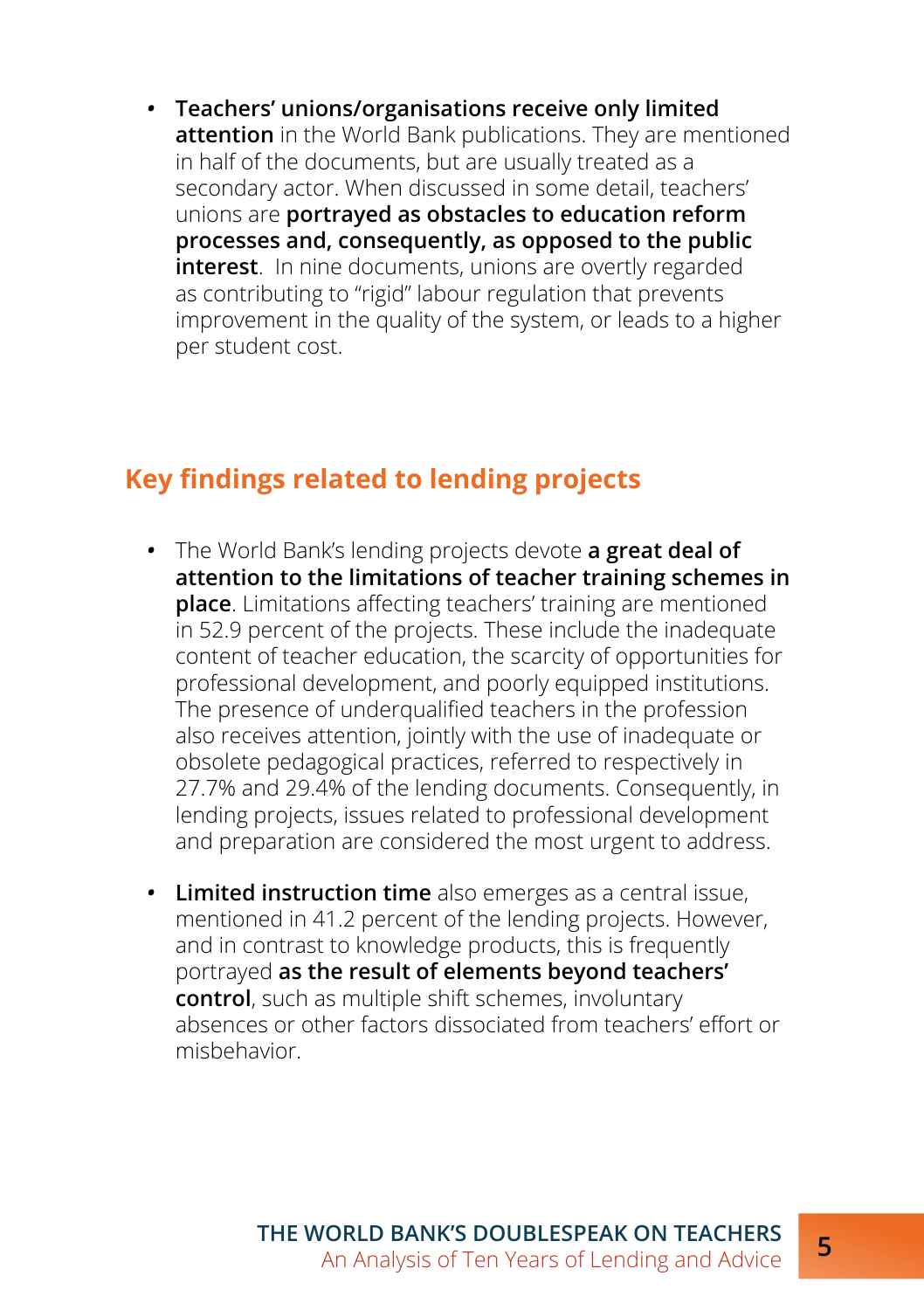- *•* **The lack of accountability** mechanisms such as performancebased incentives and community supervision **receive limited attention** in the Bank's lending projects. Rather, limitations resulting from a poorly developed institutional infrastructure receive significant attention, appearing in 31.1 per cent of the lending projects.
- *•* **Teachers' unions** are rarely discussed in depth in lending project documents. When addressed, however, they tend to be **portrayed as obstacles or factors of risk**, with 68.9 per cent of the projects mentioning unions presenting them in this negative light. However, the potential positive contribution is contemplated in a minority of the lending projects. Some interesting regional differences appeared in the analysis.



#### **Reference to teachers' unions in 35 lending projects**

#### **Contrasting the World Bank's knowledge products and lending projects**

Looking at teacher conceptions and policy preferences found in both the publications and lending projects of the World Bank, it becomes evident that far from constituting a unitary or monolithic body of research, the different documents focus on a number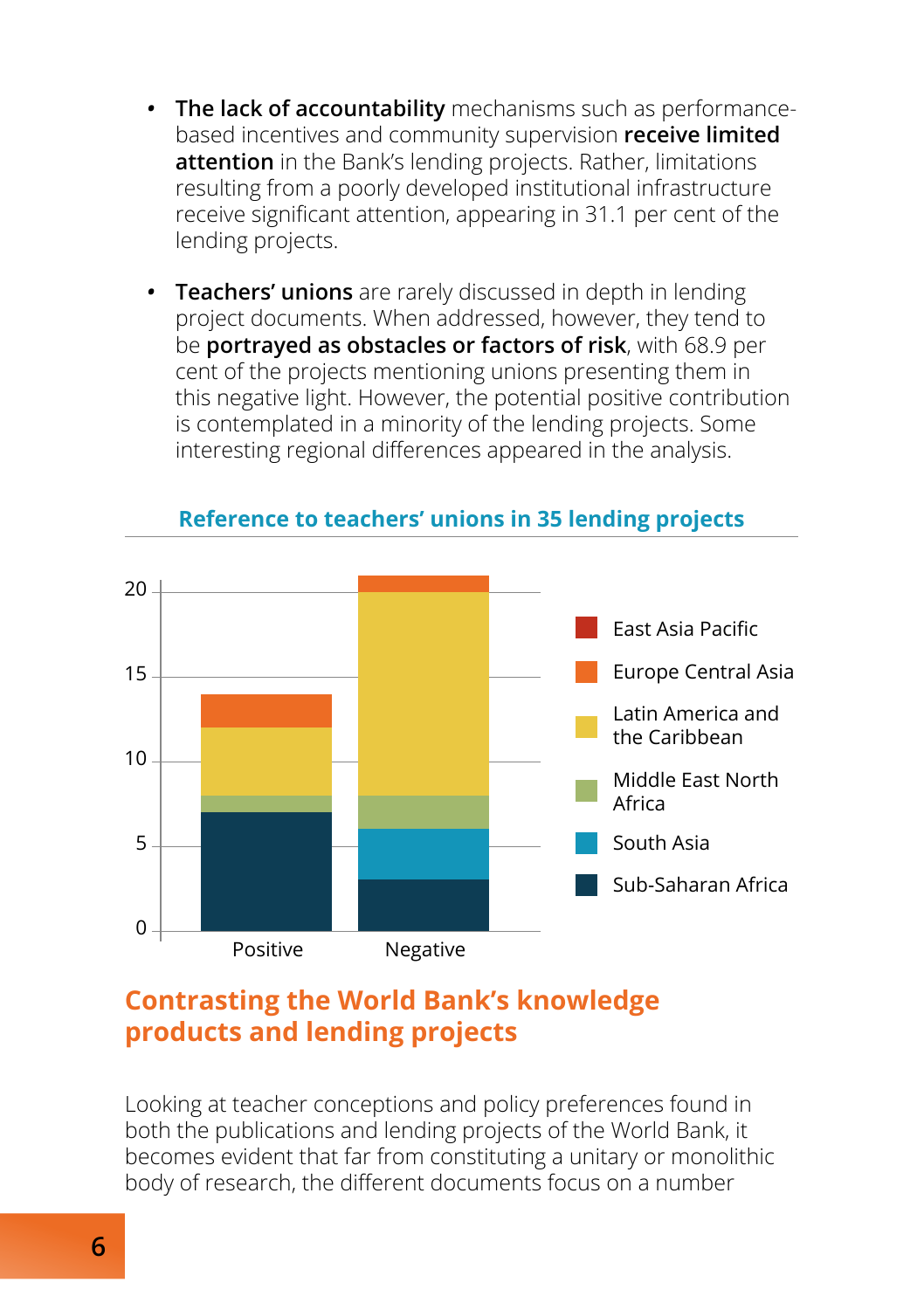of issues quite diverse in nature. More importantly, they adopt different points of view on the same teacher-related themes, eventually advocating for different (and ever competing) policy options. However, and as recalled by Steiner-Khamsi (2012: 4)4 a systems theory-based approach reiterates the need to think of the Bank as a social system with its own regulatory regime – which makes it appro¬priate to search for a common approach or set of shared beliefs and preferences. Needless to say, it does not follow from this approach that all the researchers or World Bank officials align themselves with this frame of reference.



#### **Most frequently reported teacher-related issues**

<sup>4</sup> Steiner-Khamsi, G. (2012). "For All by All? The World Bank's Global Framework for Education". In Klees, S., J. Samoff, and N. Stromquist(Eds.) *World Bank and Education: Critiques and Alternatives*. Rotterdam: Sense.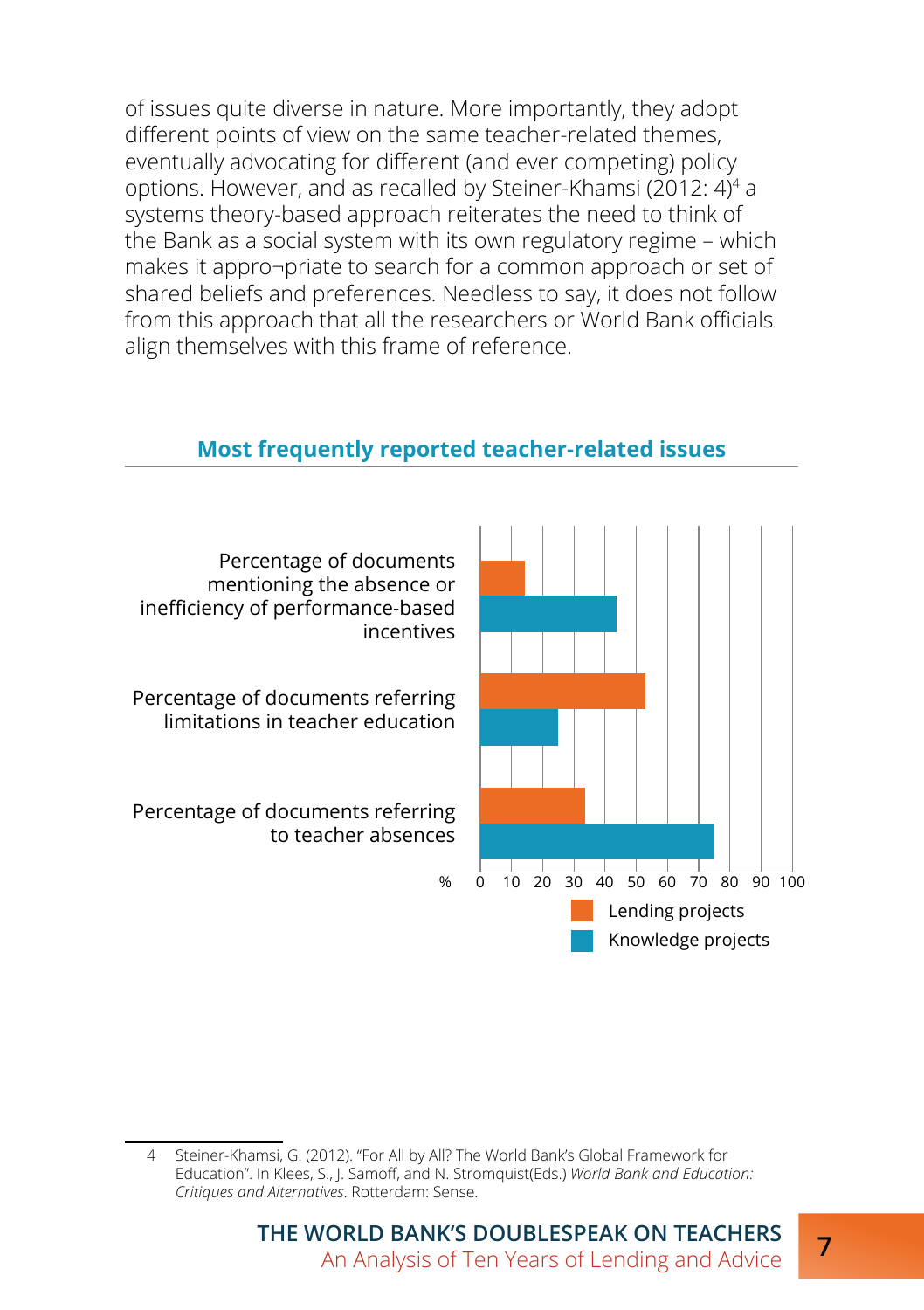#### **Final remarks**

A manifest **disconnect between talk and action emerges within knowledge products and lending projects**. On the one hand, as the figure above shows, **knowledge products seem to express a certain preference for managerialist or neo-bureaucratic reforms, in coherence with a diagnosis of teachers' issues that emphasises their lack of effort**. Following Le Grand's (2003)<sup>5</sup> theorisation of public servant attitudes, teachers would very much resemble "knaves" – self-interested individuals who are unlikely to "work hard" and are nor driven by genuine altruistic motivations neither concerned with students' learning nor future opportunities. These premises, in fact, fit within a principal-agent model that explicitly informs several of the reviewed documents.<sup>6</sup> Thus, knowledge products show a clear preference for those policies designed to "incentivise" a (more) striving attitude among teachers. In a way, these documents seem to assume that effectiveness is a question of "motivation" and that underperformance can be explained by excessive labour security and uniform conditions – which ultimately would foment idle attitudes.

Conversely, **lending projects seem to be more supportive of a professionalisation agenda** and place greater importance on activities aimed at improving teachers' training. Since such documents **assume that the source of the problem is not the lack of effort but the inadequacy or scarcity of teacher training**, the logical solution lies in the strengthening of the skills of the teaching force. Moreover, lending projects are characterised by a distinct approach that tends to dissociate quality limitations from teachers' decisions or attitudes – limited teacher time, for instance, is not portrayed as a consequence of voluntary absenteeism but as the result of factors beyond teachers' control. Furthermore, whereas the absence of accountability mechanisms is underscored by a significant number of the knowledge products, and job stability is frequently regarded as harmful, such an approach is less frequent in lending projects. Differences in the set starting premises also explain the divergence of approaches to "alternative pathways"

<sup>5</sup> LeGrand, J. (2003). *Motivation, agency, and public policy: of knights and knaves, pawns and queens*. Oxford: Oxford University Press.

<sup>6</sup> In a public service provision, a principal-agent model pays attention to the difficulties met by the State (principal) when it comes to monitor public services providers (agents).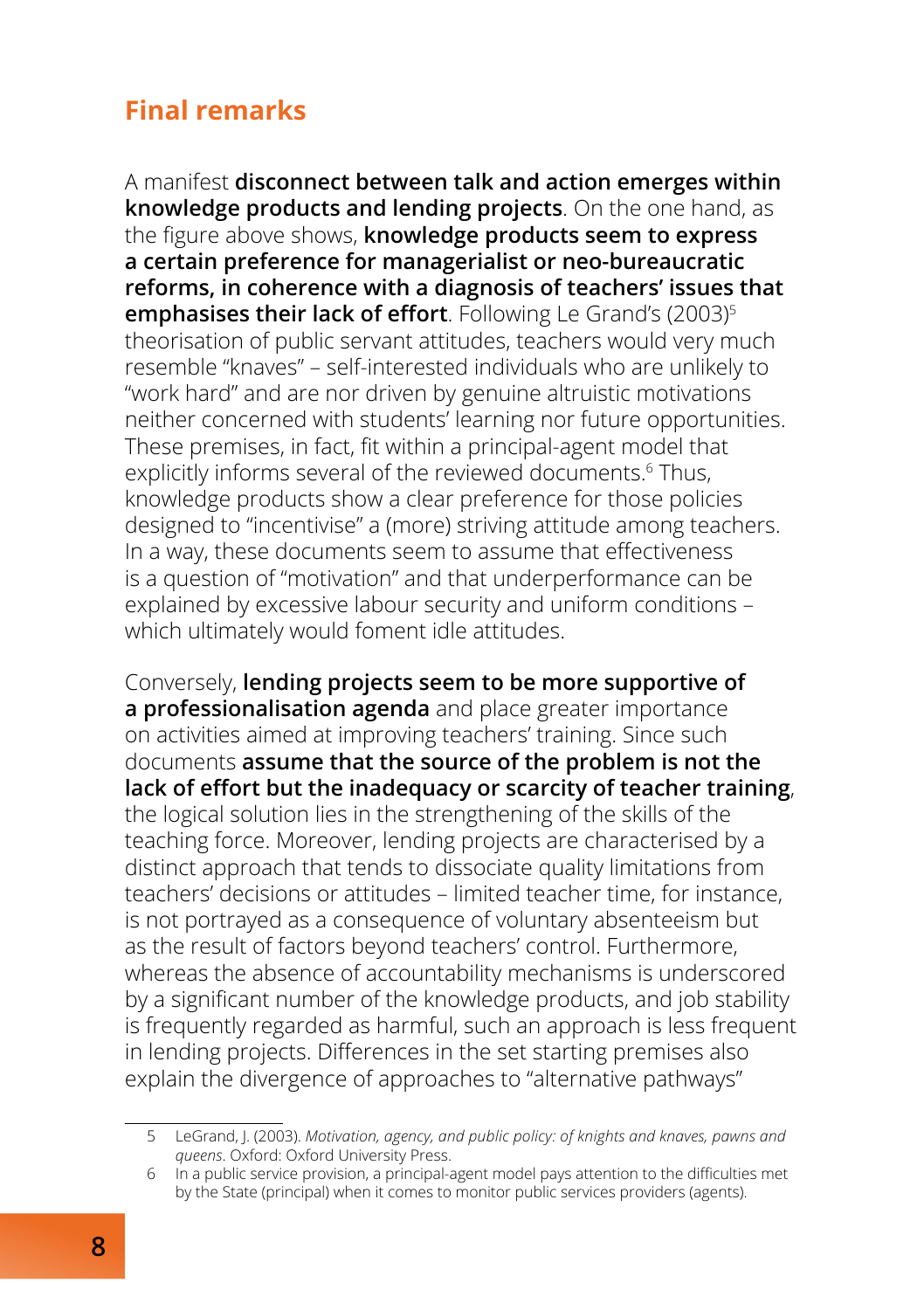to the profession. For instance, contract teachers are related to premises that assume that teachers' underperformance is a consequence of a "relaxed" attitudes that can be altered by less job security. However, this is not the predominant perspective in lending products.

Particularly illustrative of this gap between "talk and action" is how teachers are linked to educational problems in each type of document. **Whereas knowledge products tend to portray teachers as part of the problem** to be solved (low levels of student learning or, more generally, poor education quality), **lending projects devote more attention to teachers as agents that are part of the solution** to the most significant educational problems. This gap between what the World Bank "says" (in publications) and what the World Bank "does" (in lending projects) has already been identified in other education policy areas such as education privatisation. According to Mundy and Menashy (2014: 421)7 , despite the World Bank being one of the most active promoters of education privatisation through its publications, research and international seminars, "only seven of the countries receiving Bank lending for K-12 education have projects that include a component of funding for private provision of services"<sup>8</sup> . This policy- practice decoupling is similar to the evidence in relation to teachers' policies. In this case, the World Bank discourse can also be considered as more neoliberal than its interventions on the ground. Hence, while the knowledge products reflect a certain preference for a teachers' flexibilisation or cost-efficiency agenda, lending projects include elements that could be considered as closer to a professionalisation agenda (such as the emphasis on teacher training).

<sup>7</sup> Mundy, K., and Menashy, F. (2014). "The World Bank and Private Provision of Schooling: A Look through the Lens of Sociological Theories of Organizational Hypocrisy". *Comparative Education Review*, 58(3): 401-427.

<sup>8</sup> They reached this conclusion after analysing the Bank's 53 education projects in K-12 in the period 2008-2012.